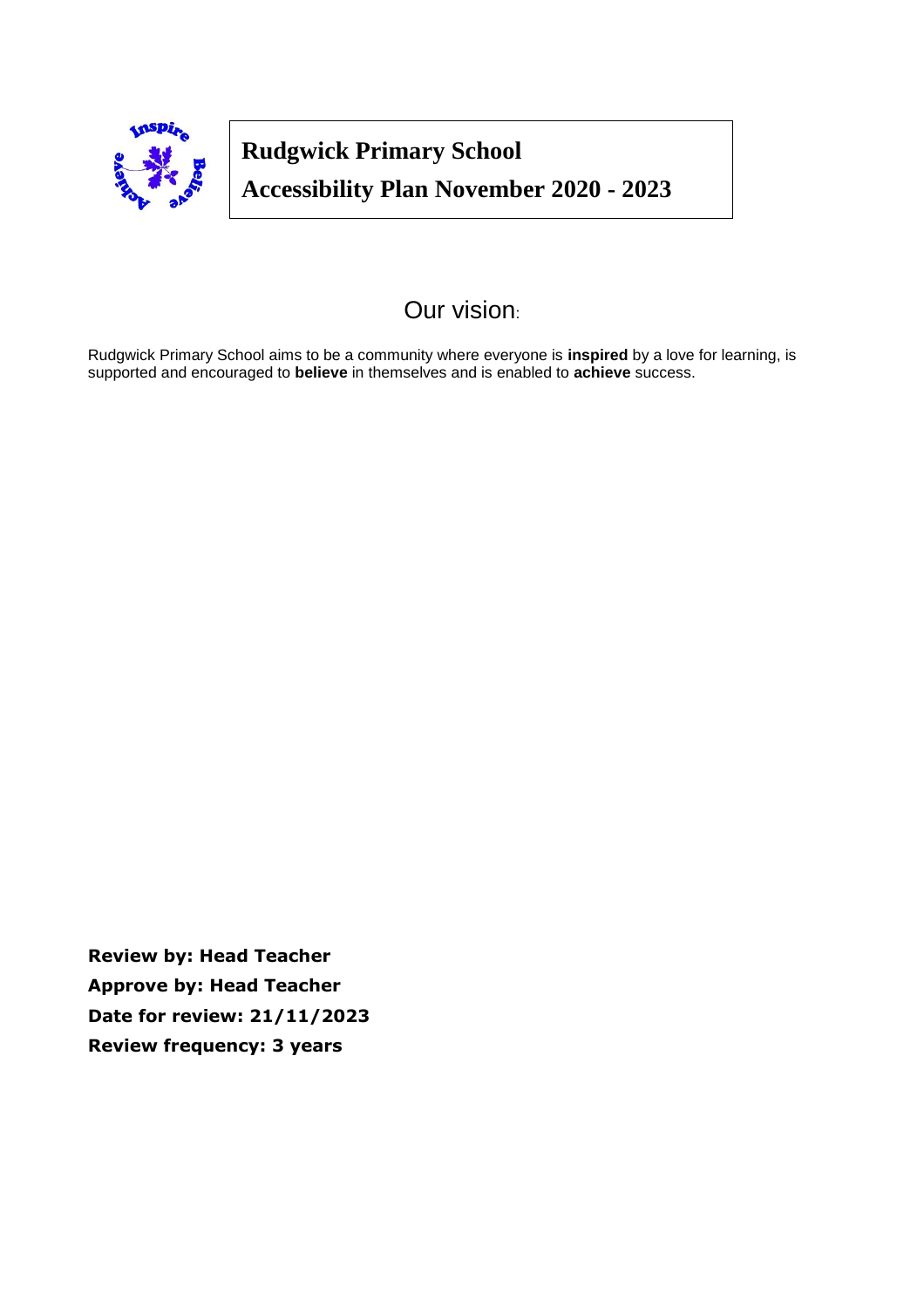## **Contents**

#### **…………………………………………………………………………………………………………………………….**

#### **1. Aims**

Schools are required under the Equality Act 2010 to have an accessibility plan. The purpose of the plan is to:

- Increase the extent to which disabled pupils can participate in the curriculum
- Improve the physical environment of the school to enable disabled pupils to take better advantage of education, benefits, facilities and services provided
- Improve the availability of accessible information to disabled pupils

Our school aims to treat all its pupils fairly and with respect. This involves providing access and opportunities for all pupils without discrimination of any kind. We are committed to providing an environment that enables full curriculum access that values and includes all pupils, staff, parents and visitors regardless of their education, physical, sensory, social, spiritual, emotional and cultural needs. We are committed to taking positive action in the spirit of the Equality Act 2010 with regard to disability and to developing a culture of inclusion, support and awareness within the school.

The plan will be made available online on the school website, and paper copies are available upon request.

Our school is also committed to ensuring staff are trained in equality issues with reference to the Equality Act 2010, including understanding disability issues.

The school supports any available partnerships to develop and implement the plan. The Rudgwick Primary School Accessibility Plan has been drawn up based upon information supplied by the Local Authority, and in conjunction with pupils, parents, staff and governors of the school and will advise other school planning documents. The Accessibility Plan will be reported upon annually in respect of progress and outcomes, and provide a projected plan for the four year period ahead of the next review date. This plan was updated in March 2020.

Our school's complaints procedure covers the accessibility plan. If you have any concerns relating to accessibility in school, this procedure sets out the process for raising these concerns.

### **2. Legislation and guidance**

This document meets the requirements of [schedule 10 of the Equality Act 2010](http://www.legislation.gov.uk/ukpga/2010/15/schedule/10) and the Department for Education (DfE) [guidance for schools on the Equality Act 2010.](https://www.gov.uk/government/publications/equality-act-2010-advice-for-schools)

The Equality Act 2010 defines an individual as disabled if he or she has a physical or mental impairment that has a 'substantial' and 'long-term' adverse effect on his or her ability to undertake normal day to day activities.

Under the [Special Educational Needs and Disability \(SEND\) Code of Practice,](https://www.gov.uk/government/publications/send-code-of-practice-0-to-25) 'long-term' is defined as 'a year or more' and 'substantial' is defined as 'more than minor or trivial'. The definition includes sensory impairments such as those affecting sight or hearing, and long-term health conditions such as asthma, diabetes, epilepsy and cancer.

Schools are required to make 'reasonable adjustments' for pupils with disabilities under the Equality Act 2010, to alleviate any substantial disadvantage that a disabled pupil faces in comparison with non-disabled pupils. This can include, for example, the provision of an auxiliary aid or adjustments to premises.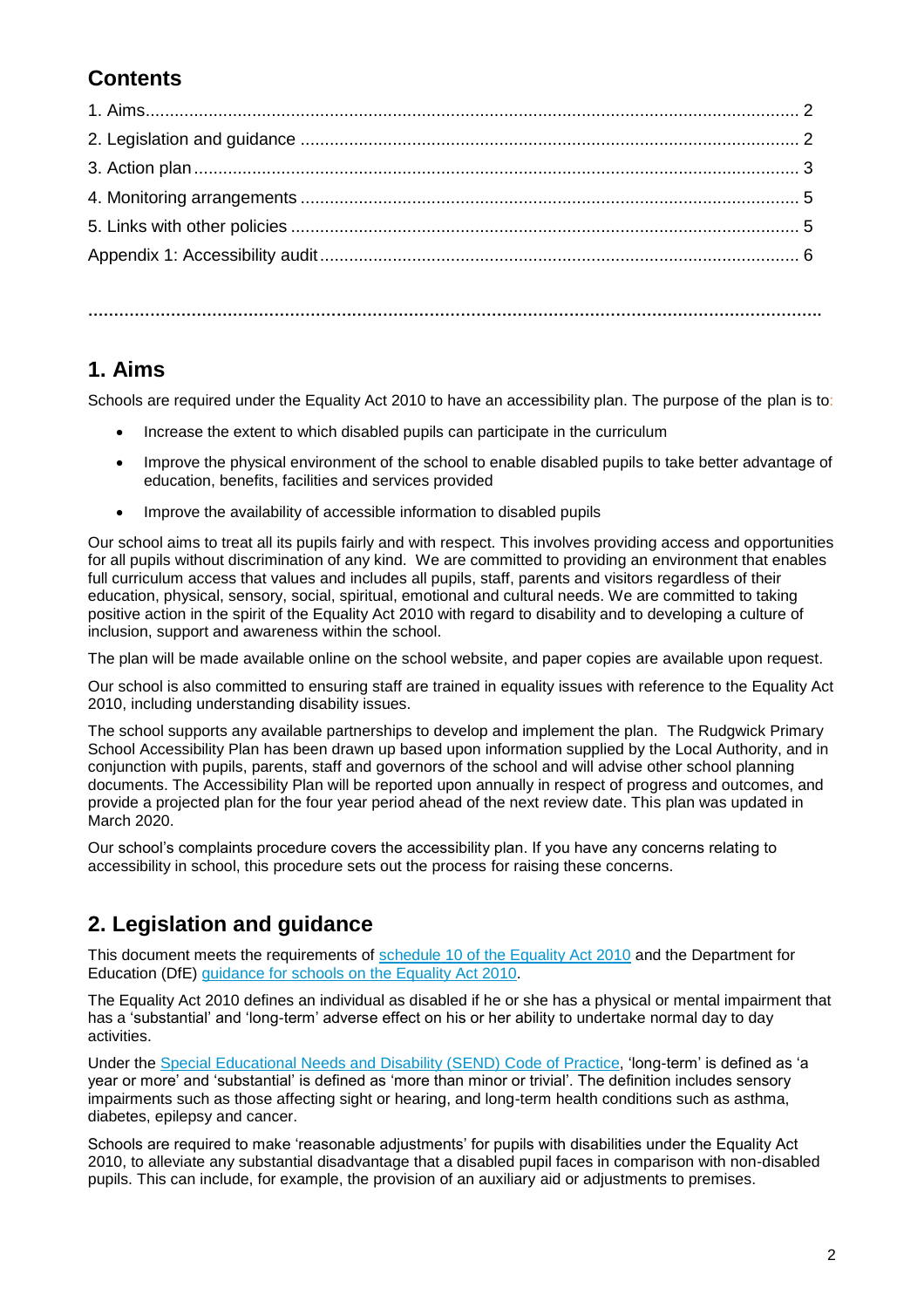# **3. Action plan**

This action plan sets out the aims of our accessibility plan in accordance with the Equality Act 2010.

| Aim                                                                     | <b>Current good practice</b><br>Include established practice and<br>practice under development                                                                                                                                                                                                                                                                                                                                                                                                                 | <b>Objectives</b><br>State short, medium and<br>long-term objectives                                                                            | <b>Actions to be</b><br>taken                                                                                                                                                                                                                                                                                                         | <b>Person</b><br>responsible              | Date to<br>complete<br>actions<br>by | <b>Success criteria</b>                                                                                                                                            |
|-------------------------------------------------------------------------|----------------------------------------------------------------------------------------------------------------------------------------------------------------------------------------------------------------------------------------------------------------------------------------------------------------------------------------------------------------------------------------------------------------------------------------------------------------------------------------------------------------|-------------------------------------------------------------------------------------------------------------------------------------------------|---------------------------------------------------------------------------------------------------------------------------------------------------------------------------------------------------------------------------------------------------------------------------------------------------------------------------------------|-------------------------------------------|--------------------------------------|--------------------------------------------------------------------------------------------------------------------------------------------------------------------|
| Increase access to<br>the curriculum for<br>pupils with a<br>disability | Our school offers a differentiated<br>curriculum for all pupils.<br>We use resources tailored to the<br>needs of pupils who require<br>support to access the curriculum.<br>Curriculum progress is tracked for<br>all pupils, including those with a<br>disability.<br>Targets are set effectively and are<br>appropriate for pupils with<br>additional needs.<br>The curriculum is reviewed to<br>ensure it meets the needs of all<br>pupils.<br>Response to Covid-19 - greater<br>focus on mental wellbeing. | Children to have access<br>to Clicker 8 writing<br>programme.<br>Accessibility of IT<br>resources considered<br>for pupils in the<br>classroom. | Purchase License for<br>Clicker 8<br>Staff training on use of<br>Clicker 8<br>Clicker 8 being used by<br>focus children to support<br>writing in the classroom.<br>Personalised profile for<br>fonts/screen colour used<br>with Clicker 8<br>Classrooms vary the<br>background colour and<br>font in the classrooms to<br>suit pupils | SN<br><b>SM</b><br>All staff<br>All staff | 2021<br>2021                         | Clicker 8 supporting<br>the writing for targeted<br>pupils in the<br>classrooms.<br>Personalised settings<br>used on It equipment<br>to support focus<br>children. |
|                                                                         |                                                                                                                                                                                                                                                                                                                                                                                                                                                                                                                | Inclusion training for<br>staff to ensure access to<br>the curriculum for all<br>pupil                                                          | Speech and Language<br>training NELI (HE and<br>KM)<br><b>Mental Health</b><br>awareness training<br>Mindfulness in the                                                                                                                                                                                                               | Specialist TA<br>Teachers &<br>TAs        | 2020<br>2021                         | Increased access to<br>the curriculum; SEND<br>pupils making good<br>progress.                                                                                     |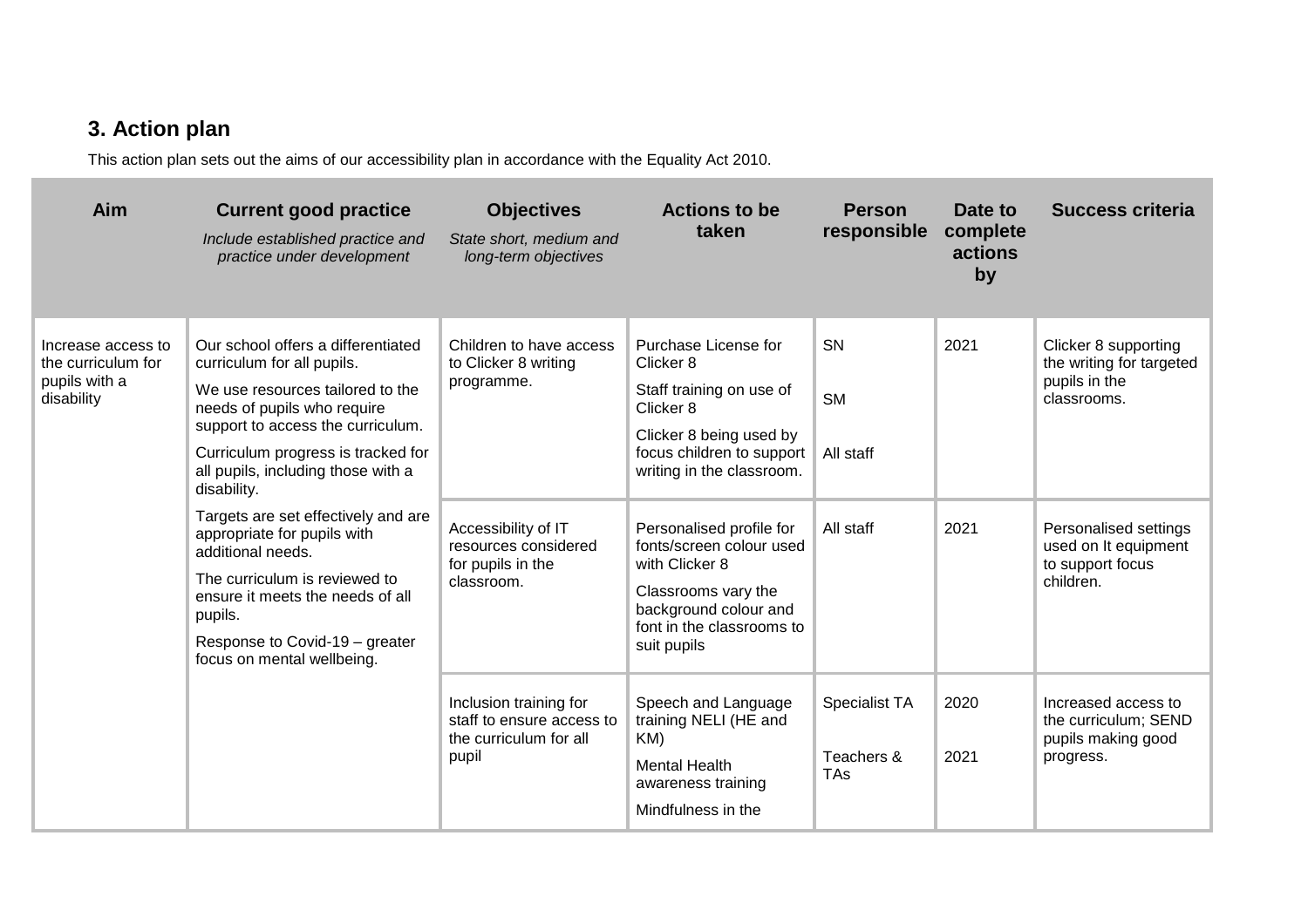|                                                                             |                                                                                                                                                                                                                                               |                                                                                                                                                             | classroom                                                                                                                                                                                      | <b>Teachers</b> | 2021 |                                                                                                                          |
|-----------------------------------------------------------------------------|-----------------------------------------------------------------------------------------------------------------------------------------------------------------------------------------------------------------------------------------------|-------------------------------------------------------------------------------------------------------------------------------------------------------------|------------------------------------------------------------------------------------------------------------------------------------------------------------------------------------------------|-----------------|------|--------------------------------------------------------------------------------------------------------------------------|
| Improve and<br>maintain access to<br>the physical<br>environment            | The environment is adapted to the<br>needs of pupils as required.<br>This includes:<br>Ramps<br>Corridor width<br>Disabled toilets and<br>changing facilities<br>Library shelves at<br>wheelchair-accessible<br>height                        | Gain advice regarding<br>access - pathways and<br>grab rails to improve<br>access around the back<br>of the school building<br>and into the meadow<br>area. | Children with restricted<br>mobility will be able to<br>gain access right the<br>way around the outside<br>of the school as their<br>able bodied peers<br>would.<br>Replace steps to<br>meadow | <b>PW</b>       | 2020 |                                                                                                                          |
|                                                                             |                                                                                                                                                                                                                                               | As ongoing redecoration<br>is completed consider<br>colour schemes that<br>may help visually<br>impaired children in<br>future intakes                      | School will be better<br>prepared for having a<br>visually impaired child<br>on role.                                                                                                          | <b>PW</b>       | 2020 |                                                                                                                          |
| Improve the<br>delivery of<br>information to<br>pupils with a<br>disability | Our school uses a range of<br>communication methods to<br>ensure information is accessible.<br>This includes:<br>Large print resources<br>Coloured overlays<br>Pictorial or symbolic<br>representations e.g.<br><b>Communication in Print</b> | Improve access to<br>information relating to<br>provision for disabilities                                                                                  | Ensure all information is<br>available and updated<br>on the school website.                                                                                                                   | SN              | 2023 | All relevant policies for<br>parents available on<br>the school website<br>(allowing to be viewed<br>in different sizes) |
|                                                                             |                                                                                                                                                                                                                                               | Ensure information is<br>accessible for any<br>parents who may have a<br>disability                                                                         | Periodically survey<br>parents into find out if<br>any special provision is<br>required and make<br>suitable adaptations to<br>meet these needs.                                               | <b>SN</b>       | 2023 | Improved access to<br>written information for<br>visual impairment.                                                      |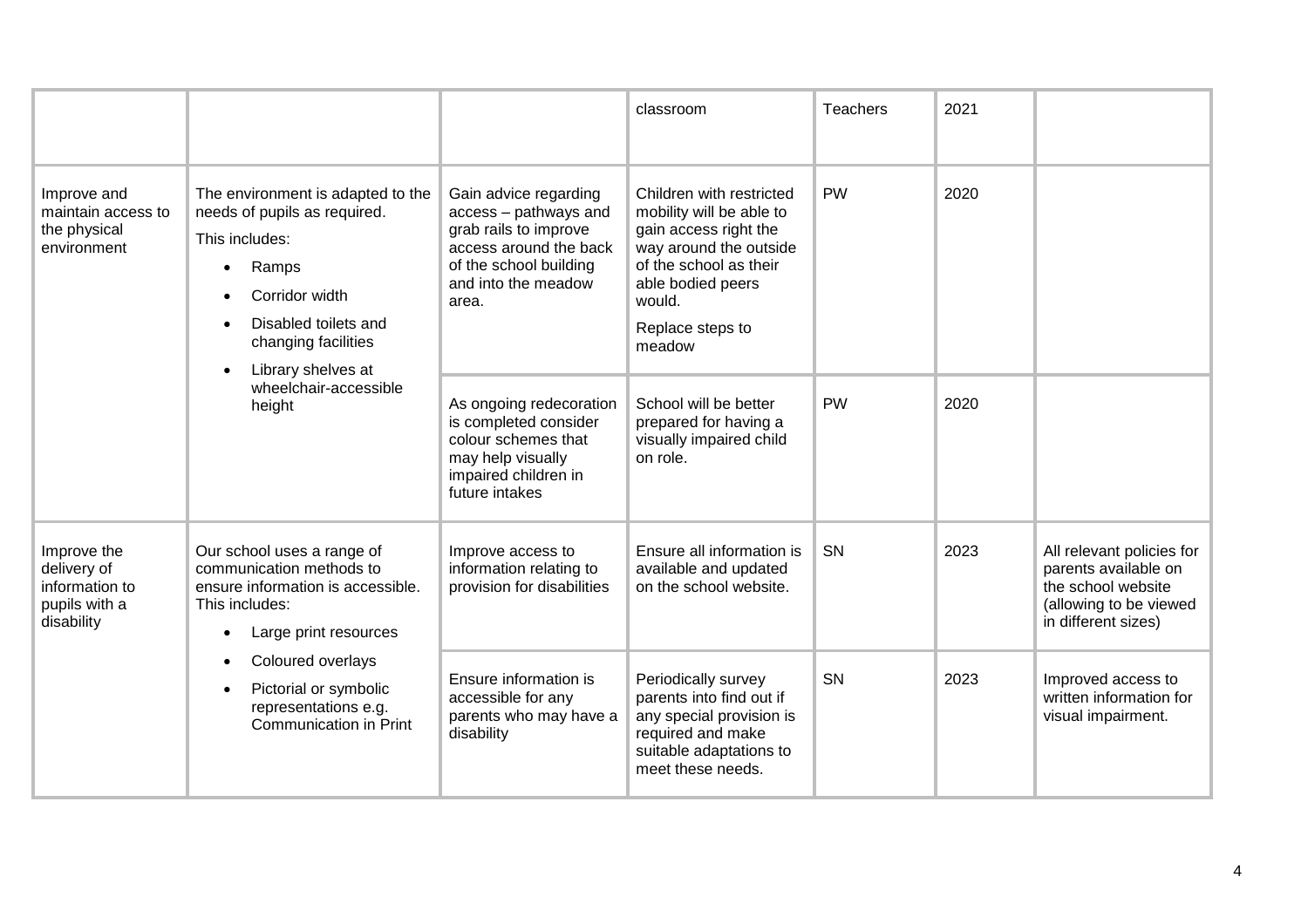#### **4. Monitoring arrangements**

This document will be reviewed every **3** years, but may be reviewed and updated more frequently if necessary.

It will be approved by the Head teacher and will be monitored through the Full Governing Body.

The Accessibility Plan may be monitored by Ofsted during Inspection processes in relation to Schedule 10 of the Equality Act 2010

#### **5. Links with other policies**

This accessibility plan is linked to the following policies and documents:

- Learning and Teaching Handbook
- Single Equality Policy
- Health & Safety Policy (including off-site safety)
- Special Educational Needs and Disabilities Policy
- Behaviour Management Policy
- School Development Plan
- School Prospectus and Vision Statement

The Accessibility Plan for physical accessibility relates to the Access Audit of the School, which was originally undertaken by the Local Authority and subsequently updated by the school and remains the responsibility of the governing body. It may not be feasible to undertake all of the works during the life of this Accessibility Plan and therefore some items will roll forward into subsequent plans. An accessibility audit will be completed by the school prior to the end of each period covering this plan in order to inform the development of a new Accessibility Plan for the ongoing period.

Equality Impact Assessments will be undertaken as and when school policies are reviewed. The terms of reference for all governors' committees will include the need to consider Equality and Diversity issues as required by the Equality Act 2010.

The Accessibility Plan will be published on the school website.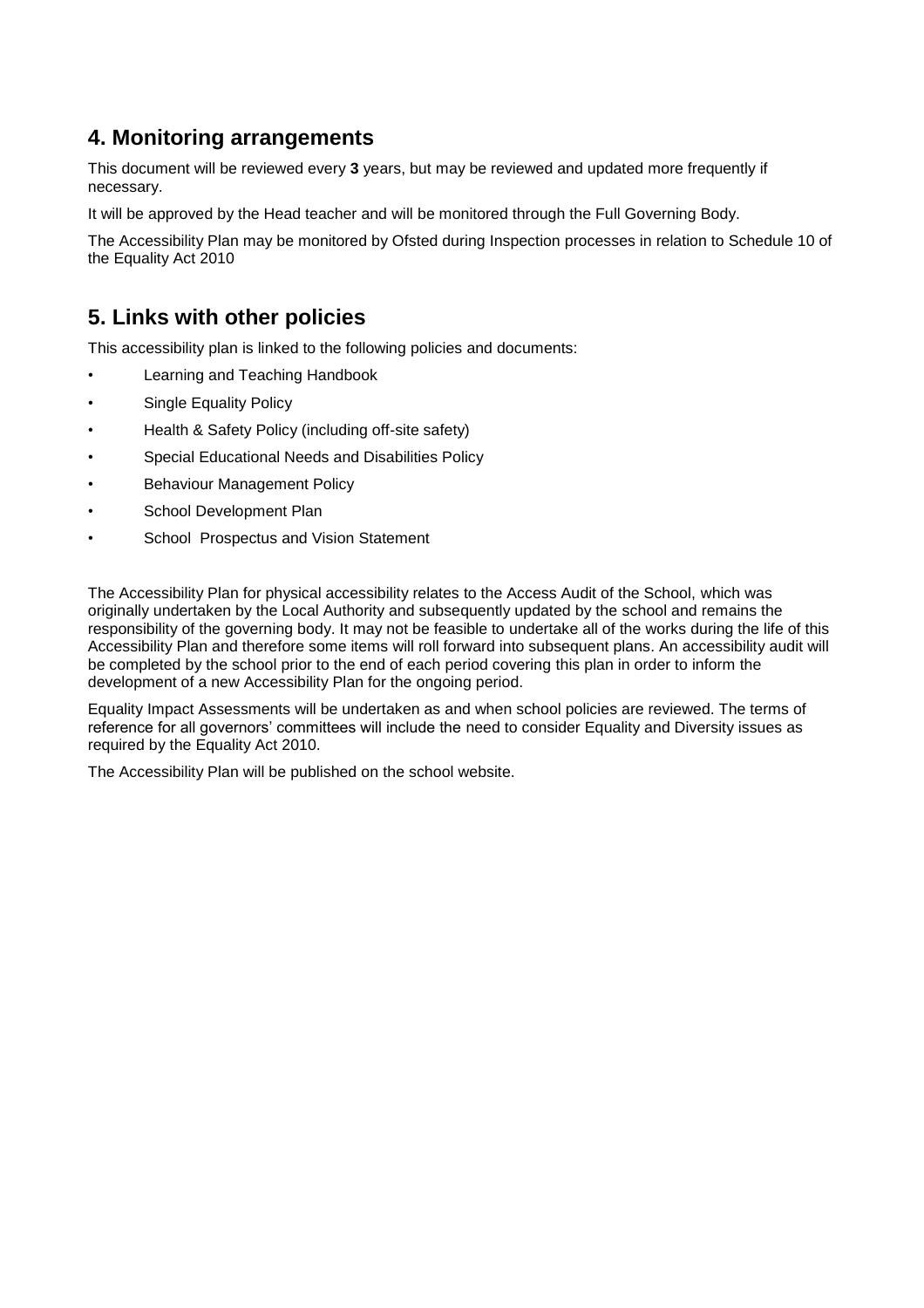### **Appendix 1: Accessibility audit**

*The table below contains some examples of features you might assess as part of an audit of the school's physical environment. It is not an exhaustive list, and should be adapted to suit your own context.*

| <b>Feature</b>    | <b>Description</b>                                                                                   | <b>Actions to be taken</b>                                                                     | <b>Person</b><br>respon.   | Date to<br>complete |
|-------------------|------------------------------------------------------------------------------------------------------|------------------------------------------------------------------------------------------------|----------------------------|---------------------|
| Number of storeys | Single storey                                                                                        | None                                                                                           |                            |                     |
| Corridor access   | Corridors wheel chair width &<br>doors are able to be pinned back                                    | Daily check for obstructions                                                                   | Premises<br>Officer        | On-going            |
| Lifts             | N/A                                                                                                  |                                                                                                |                            |                     |
| Parking bays      | No designated bay                                                                                    | Disabled visitors to use staff car park. SLT to look at<br>installing a bay subject to funding | <b>SLT</b>                 | On-going            |
| Entrances         | Automatic doors to front of<br>building, other outer doors can be<br>pinned back, low level handles. | Doors to be regularly maintained                                                               | <b>Business</b><br>Manager | On-going            |
| Ramps             | Ramp access available from<br>playground                                                             | Access to be kept clear of debris & surface maintained                                         | Premises<br>Officer        | On-going            |
| <b>Toilets</b>    | 3 Disabled toilets available                                                                         | Daily check for obstructions                                                                   | Premises<br>Officer        | On-going            |
| Reception area    | Automatic door access & low<br>level desk with wheel chair                                           | None                                                                                           |                            |                     |